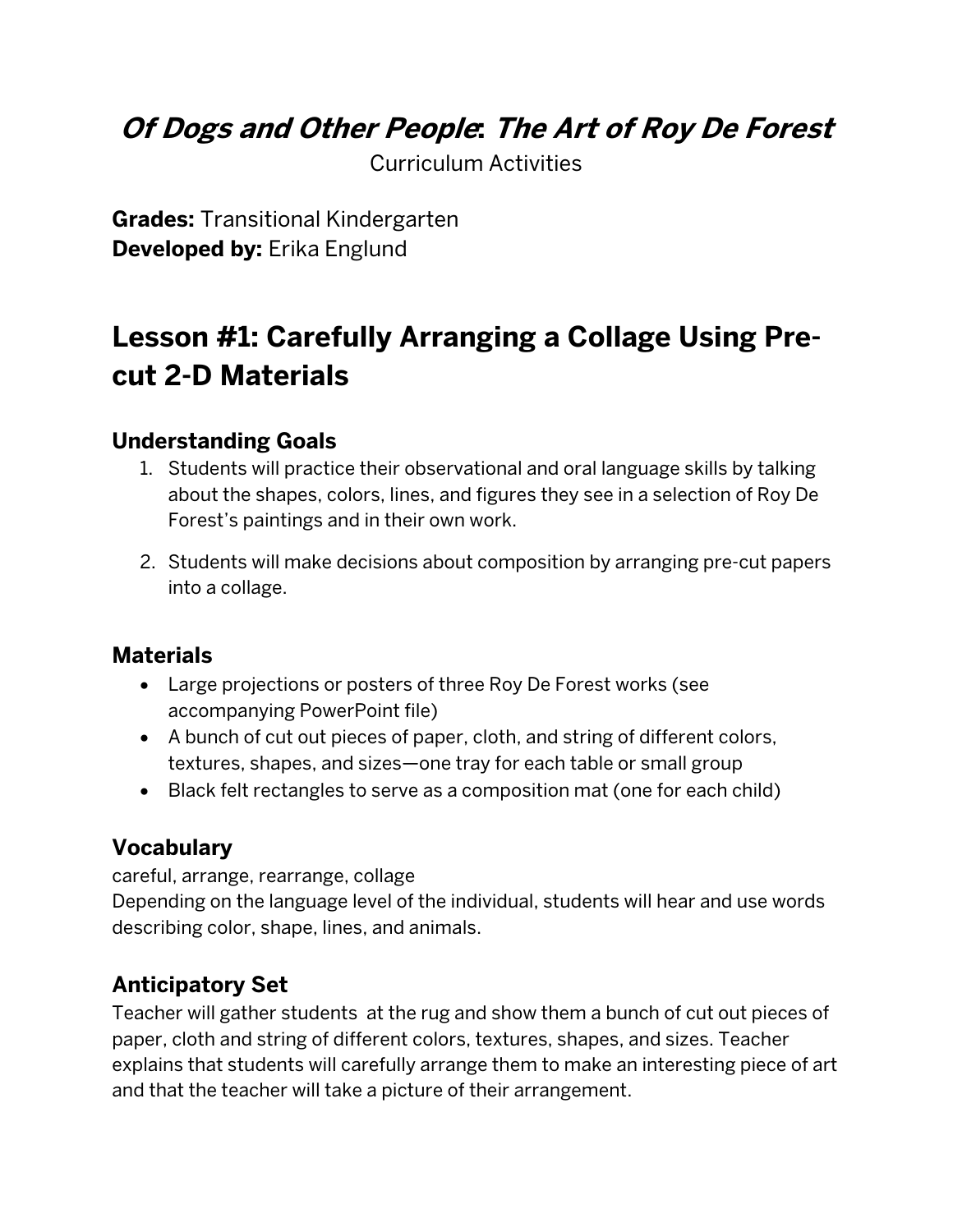#### **Lesson**

- 1. At the rug, students will look at a print, painting, or projection of one of Roy De Forest's artworks. Teacher will lead a discussion of what students see using questions about visual elements (What colors do you see? What shapes do you see? What kind of lines do you see? What figures do you see?). Teacher points out how the artist, Roy De Forest, decided how he would put all of these colors and shapes together to make his art. Teacher repeats with one or two more works.
- 2. Students move into a circle so they can see the teacher work in the middle of the circle. Teacher brings a tray of papers, cloth, and string and one black felt rectangle. Teacher describes their process aloud as they look through the paper and cloth pieces and decide which one they will place on the mat first. They will try out a few places for the shape on the felt mat, and then decide on one. They choose and add more pieces and rearrange as they go to create a collage of images. When the students are finished, teacher takes a picture of the collage.
- 3. Students are invited to create their own collages at a table. Teacher encourages students to take their time to carefully arrange and rearrange the pieces. Teacher takes a picture of the work when the students are finished. Students return the cloth and paper pieces to the tray and, if there is time, can compose another.
- 4. Students push in their chairs and do a gallery walk, where students walk around the room looking at classmate's work. (Teacher briefly reviews expectations of a gallery walk first.) Students are encouraged to tell their teachers and each other about the shapes, colors, lines, and figures they see in their classmates' work.

#### **Extension**

- This entire lesson could be repeated in the gallery of the Roy De Forest exhibit at the Oakland Museum of California.
- Teacher could present Roy De Forest's sculptures and have students respond by creating collage or sculpture using 3-D materials.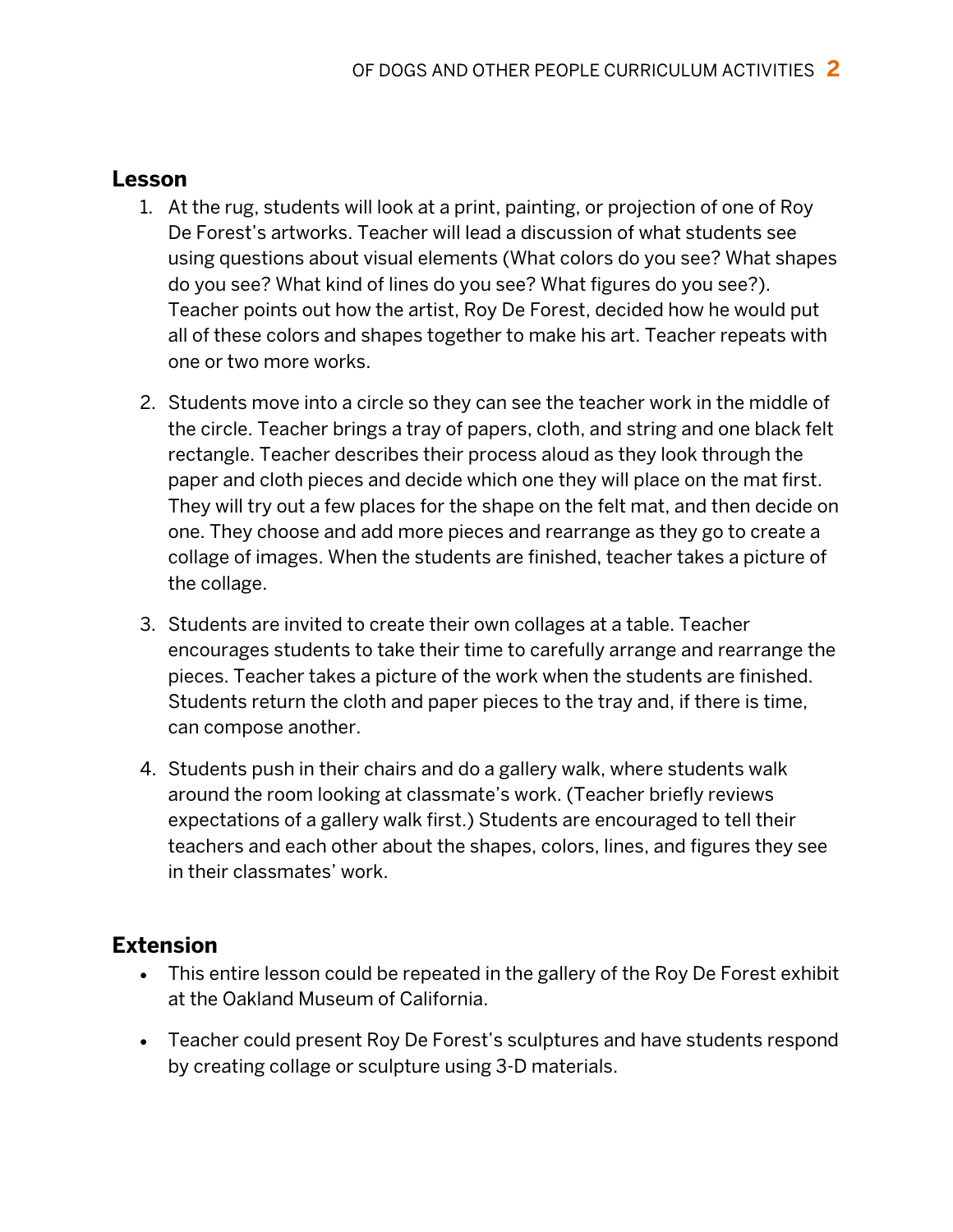# **Lesson #2: Creating Stories through Loose Parts Collage**

#### **Understanding Goals**

Students will practice oral language by telling their own stories using 3-D objects including animals.

#### **Materials**

- Images of Roy De Forest's artwork (see accompanying PowerPoint file)
- Story connected to one of Roy De Forest's artworks
- Figurines of dogs, horses and other animals.
- Black felt rectangles or trays, one for each child
- 6–8 different types of 3D materials like puff balls, glass gems, rocks, wood slices, cloth pieces, small blocks. Bowls of materials at every table.

### **Vocabulary**

Names of whatever materials the class will be using Story elements: beginning, character, setting, action, ending

### **Anticipatory Set**

Teacher gathers students and shares that we can find stories in books but we can also find them in art.

#### **Lesson**

- 1. Before starting, the teacher invents a story based on the artwork, or selects one of the stories starting from page 7.
- 2. Teacher shows an image of a painting by Roy De Forest and says that this painting can tell a story; students look at the image for a quiet moment.
- 3. Students listen to the teacher tell their story based on an artwork (or one of the stories starting from page 7).
- 4. Students move into a circle and teacher brings out 3-D materials like puff balls, glass gems, rocks, wood slices, cloth pieces, small blocks, and figurines. Teacher brings out black felt or a tray and models how they can tell a story by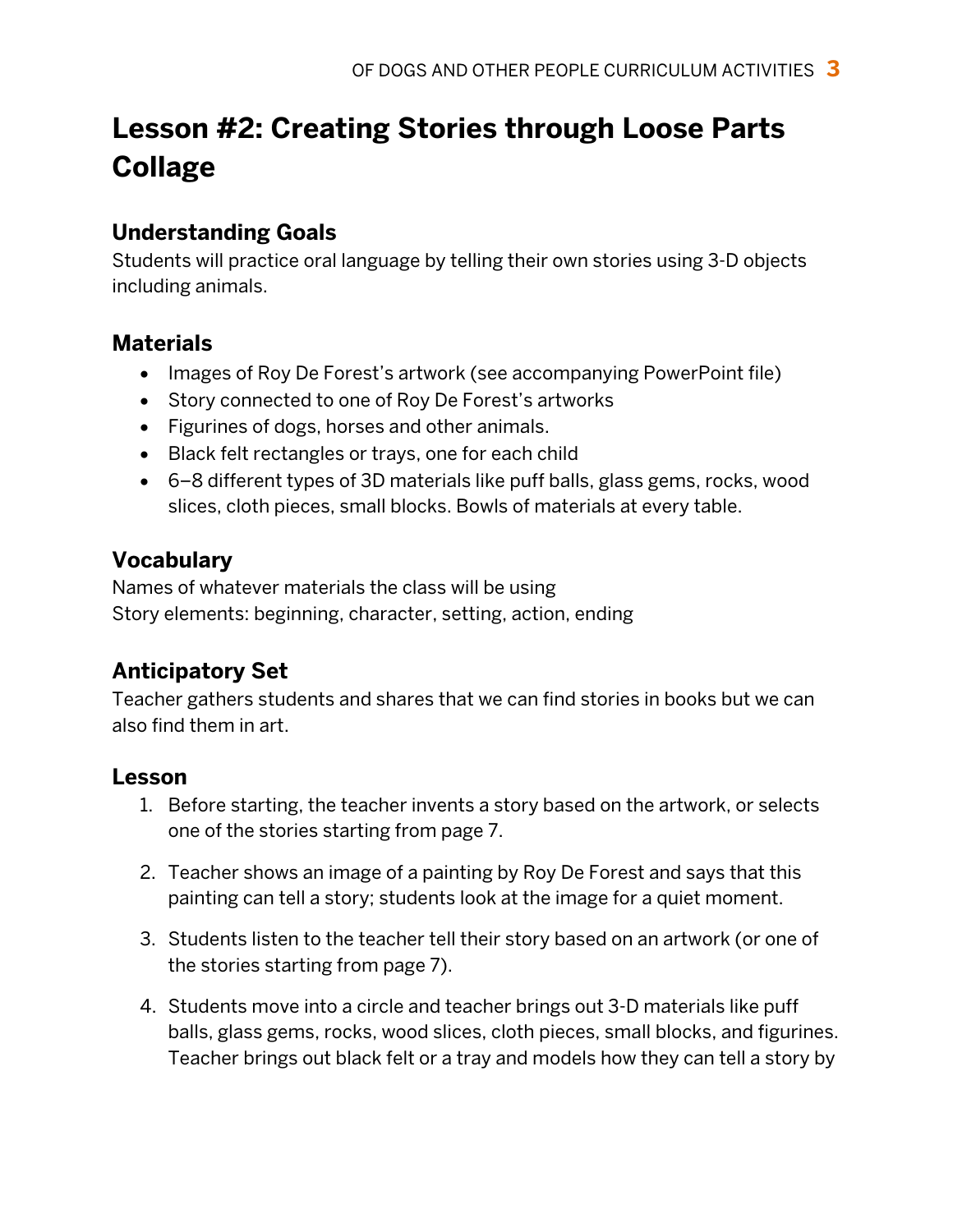arranging and manipulating the materials. Teacher should tell their story out loud.

- 5. Students are invited to the tables to manipulate materials and tell their own stories.
- 6. Teachers/volunteers should move around the room and collect the kids' stories. They can audiorecord them or write them down. They can also take a photo of the materials at one moment of the story for documentation.

#### **Extension**

- Lesson steps 1–5 could be repeated in the Roy De Forest exhibit at the Oakland Museum of California.
- Students can try creating stories in pairs rather than alone.
- Students can express their stories in art by painting or using another medium.

#### **Ongoing Assessment**

This lesson is a great way for teachers to assess students' language use and understanding of story structure. Story length, detail and focus as well as grammar and vocabulary will be observed for future lessons. Students should be working toward including story elements like a strong beginning, a clear setting, at least one character, some type of action or problem, and an ending or resolution. At the TK age, even after much practice of storytelling, we don't expect all stories to have all of these elements.

#### **Additional Resources**

Check out apps like Talking Photo and Speaking Photo to record short (30 second) stories with photos.

Talking Photo: https://itunes.apple.com/us/app/talking-photos-record-voiceover-images/id900748720?mt=8

Speaking Photo:

https://itunes.apple.com/us/app/speakingphoto/id485844944?mt=8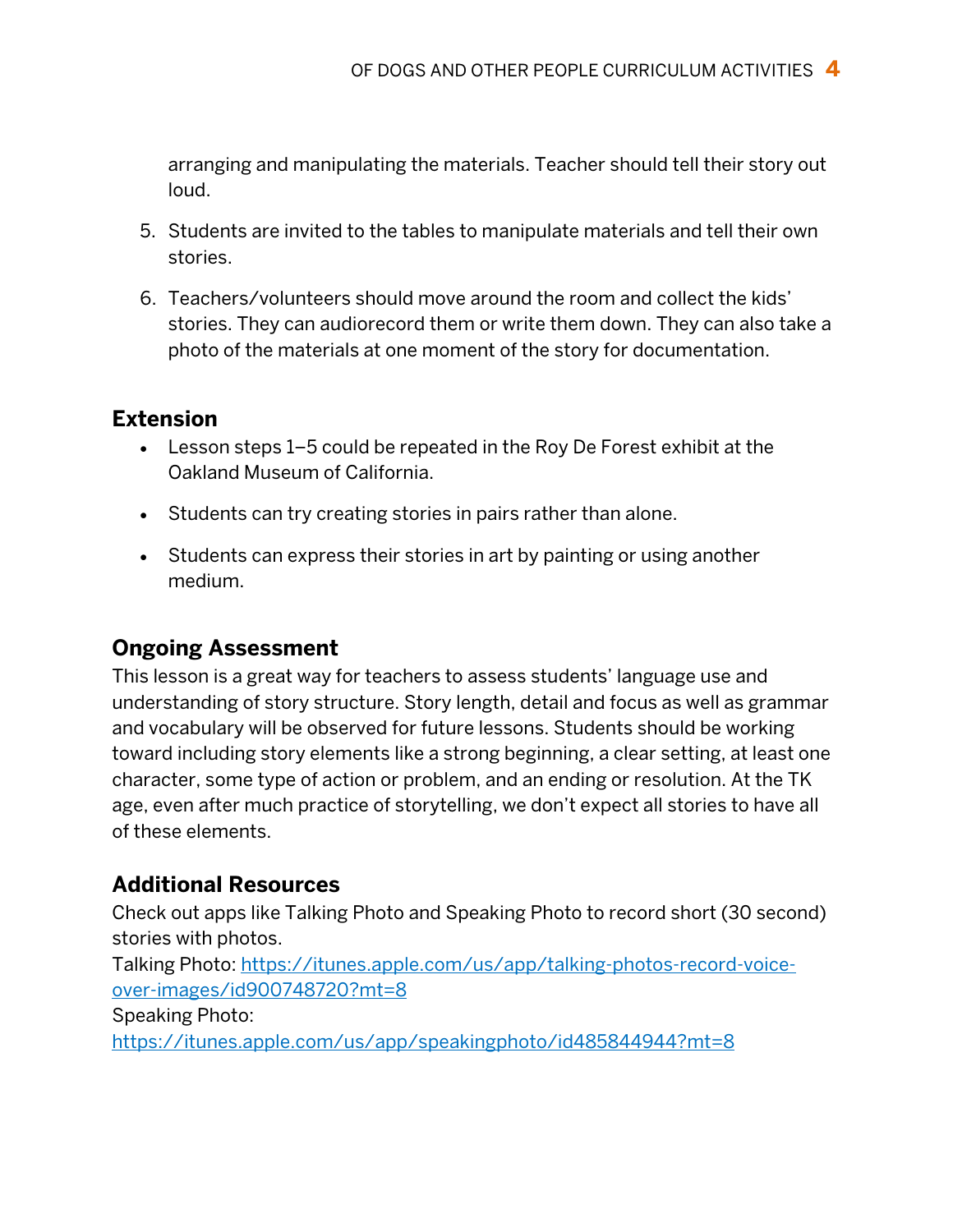### **Background on Roy De Forest**

Excerpts from the exhibition *Of Dogs and Other People: The Art of Roy* De Forest

Roy De Forest's fantasies invite us on journeys into rich alternative worlds. Playful and humorous elements—including bright colors and animals—define his art. At the same time, De Forest grappled with important cultural and philosophical themes. His imaginative journeys began during the time when Cold War conformism was the dominant cultural force in California.

De Forest (1930–2007) spent most of his childhood on a small farm in Yakima, Washington. His family couldn't afford to buy him toys, so he learned to entertain himself by reading adventure books. These books, along with the boats and planes he built by hand, remained important sources of inspiration for his work.

Dogs reign supreme in De Forest's imaginary kingdom. As a child, he had a succession of dogs, all of which he named Hector. He also loved horses and their sleek bodies. He was particularly drawn to the spotted coats of the Indian Paint horses that grazed on the nearby Yakima tribal lands and sprawling ranches.

In 1950, De Forest moved to San Francisco to attend art school. He became associated with the Funk Art movement in the 1960s, which rejected the trends of Pop Art and Minimalism that dominated the art scene nationally. De Forest preferred freedom of imagination, spontaneity, and a maximalist approach.

De Forest made art spontaneously rather than carefully thinking it through in advance. An art critic, reviewing an early De Forest exhibition, described the artist's imaginative approach to making sculpture:

"He takes boards, sticks, and irregular scraps of wood, other miscellaneous materials, just about every hue of paint known to man, and in a frenzied delight of creativity whips out some of the wiggiest, most utterly delightful works of art that have graced gallery walls in my recent memory." —Dean Wallace, san Francisco Chronicle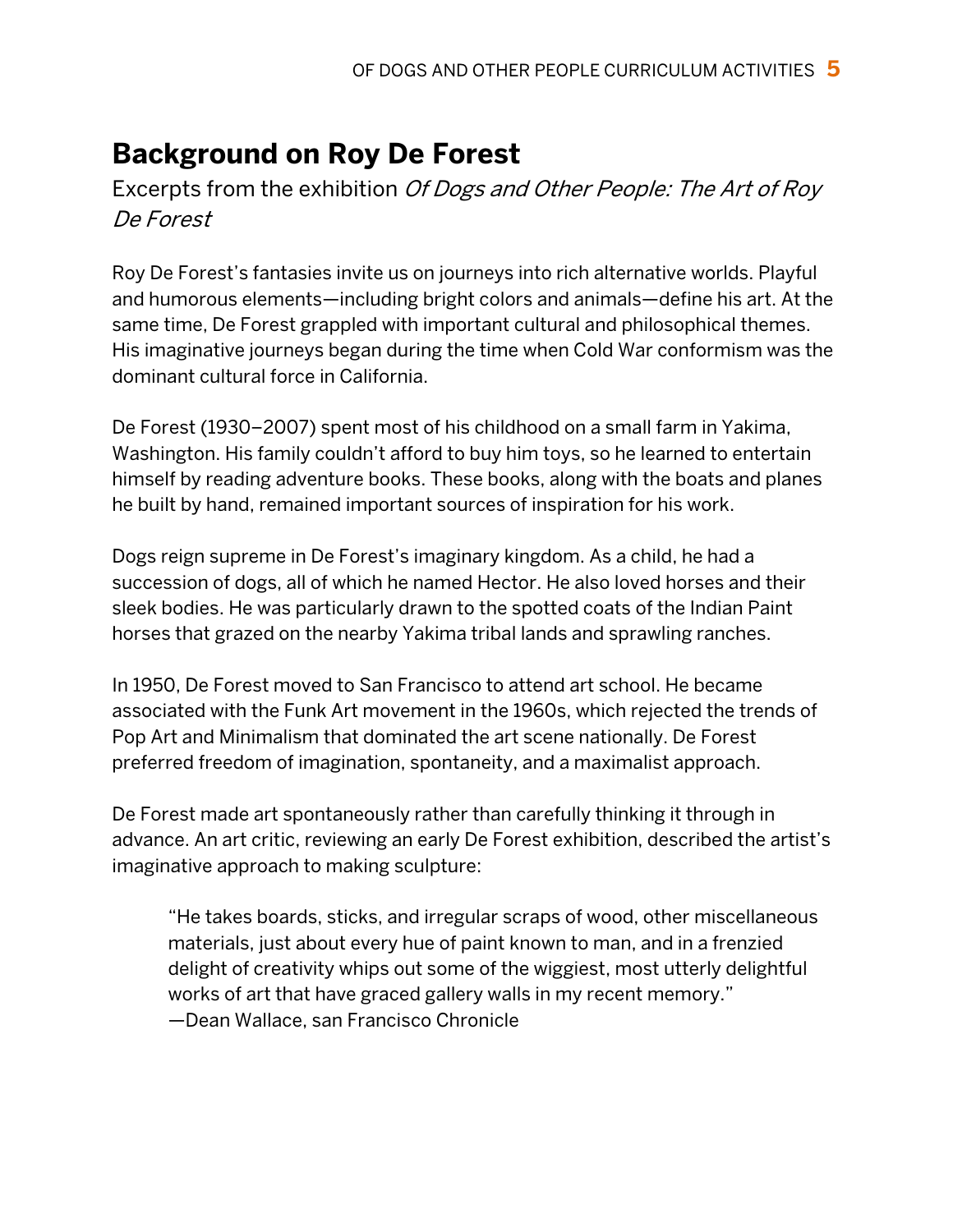Drawing was crucial to De Forest's creative process, helping him to develop his ideas along with his paintings and wall sculptures. Never preparatory sketches, his works on paper are stand-alone artworks.

Roy De Forest loved to read and had a lifelong fascination with travel books and adventure stories. But he was mostly an avid armchair traveler, journeying more often through his reading than he did in person. Journeys—by foot, boat, or horse are often featured in his artwork. The voyage De Forest painted most frequently was the inward one, into the realm of his imagination.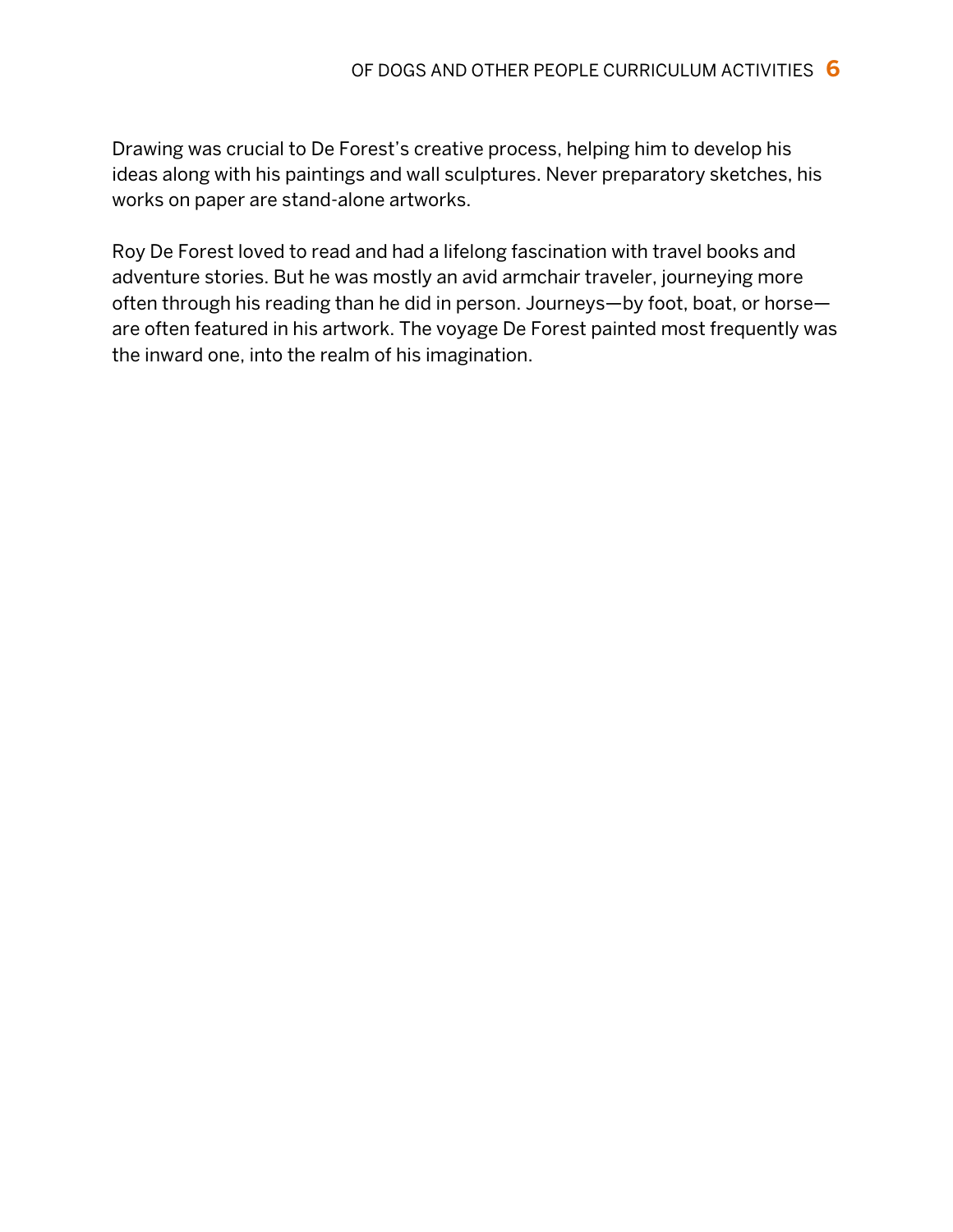### **Sample Stories**

The stories on the next six pages are from recordings shared inside the exhibit  $Of$ Dogs and Other People: The Art of Roy De Forest. You can also use them as stories for Lesson #2: Creating Stories Through Loose Parts Collage.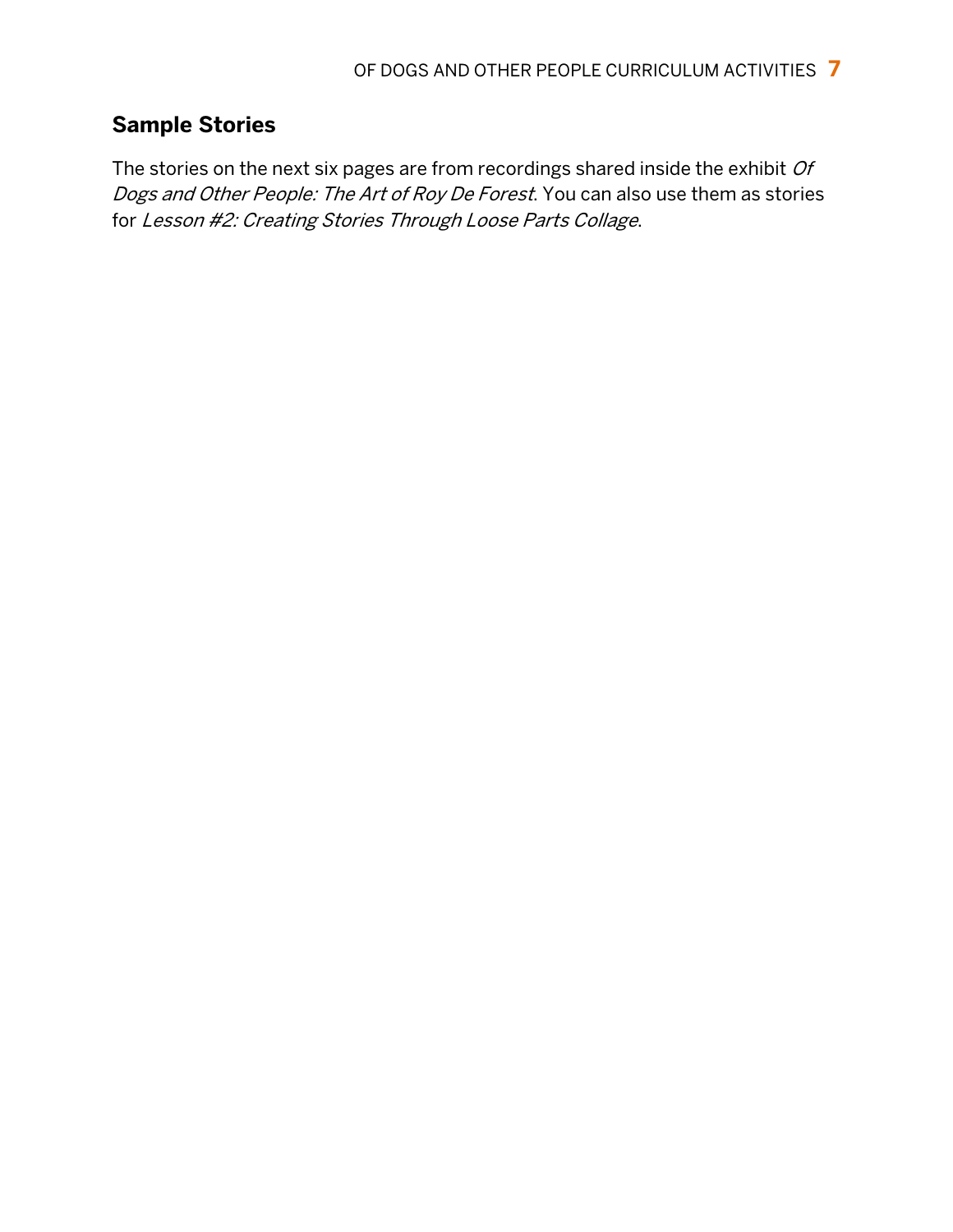# **Listen and look closer:** *Hans Bricker in the Tropics*



My name is Amber Cady, and I am a therapist.

The journey I imagine taking into this painting makes me feel both tense and really hopeful.

When I look at this painting, the first thing that catches my eye is the volcano, but then I quickly jump over to the brick man and back and forth. I feel like my eyes are darting back and forth between them.

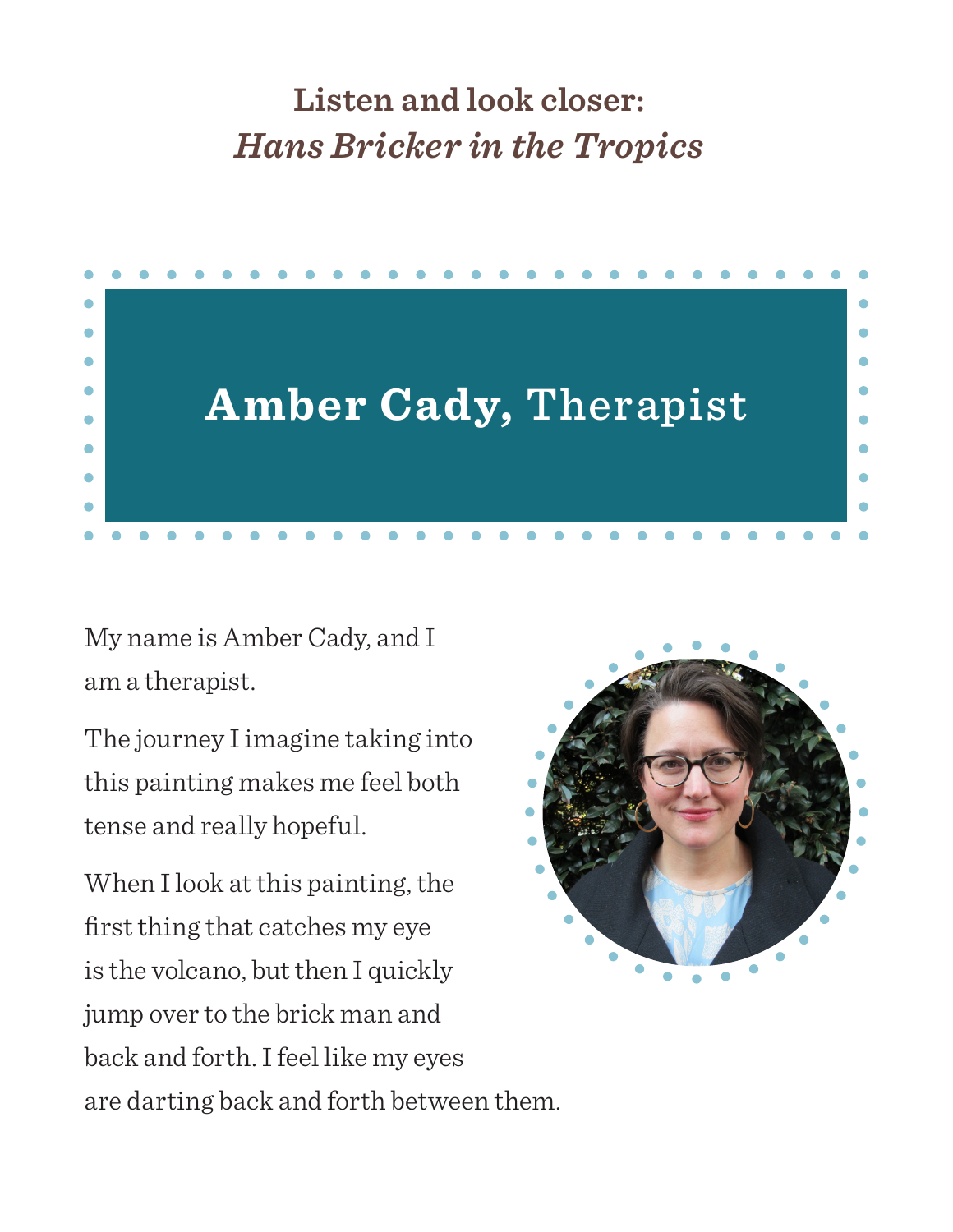# **Amber Cady,** *continued*

I imagine going in, and I imagine starting at that tree with the stripes, the palm tree. I imagine it's a palm tree …  and sort of hiding out watching somewhere among these plant/bush/tree things, plants, and watching this whole thing unfold with the dog and the horse and the brick man. Yeah.

It's so fascinating to me. I feel like I have this deep urge to sit there. I really do feel like there's something so soothing about that little spot.

I feel like I can connect to something, which is grounding. And then if I bring myself into the forefront, where I'm hanging out with the brick man and the dog, and then I look over my shoulder and I see this woman brick figure coming …  being ripped into this reality, then I start to feel a little bit nervous, or yeah, a little tense.

One of the things that I think in my own work, and working with people around mental health stuff, is that, part of what we all are trying to do is navigate and tolerate the complexity of multiple realities, and how to… not necessarily always make one reality one reality, but integrate, and have a place where people can share realities.

> **What is the first thing you feel when you look at this painting?**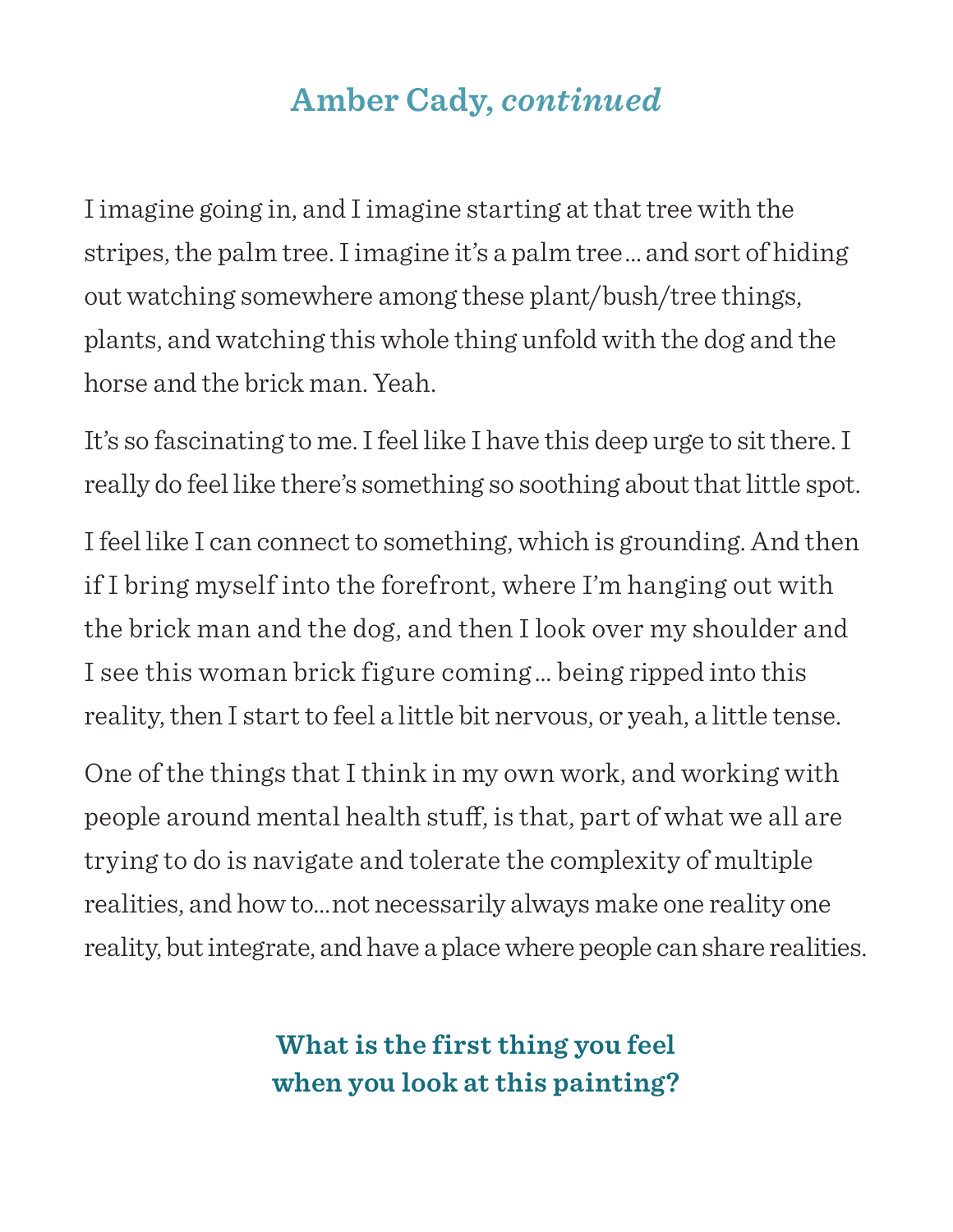# **Listen and look closer:** *Hans Bricker in the Tropics*



My name is Ilán Tlayolotzin Casián-Issenberg, and I'm an actor.

Looking at this painting … okay, so I imagined it like this world inside a hollow mandarin, and then everyone from outside is peeling off the rind and is looking into this small world inside of a hollow mandarin.

What first catches my eyes is these triangles falling down from the top of the painting. I feel like it's like someone from the outer world ripping into this tiny world and looking into it. And then she or he, whoever that person is, on the outside is maybe calling to this brick man and like, "Come back, come back," and he's like, "I can't."

 I'd probably go to the edge of the closest I can go to see these triangles to see what it really is. Then I'd probably go to this brick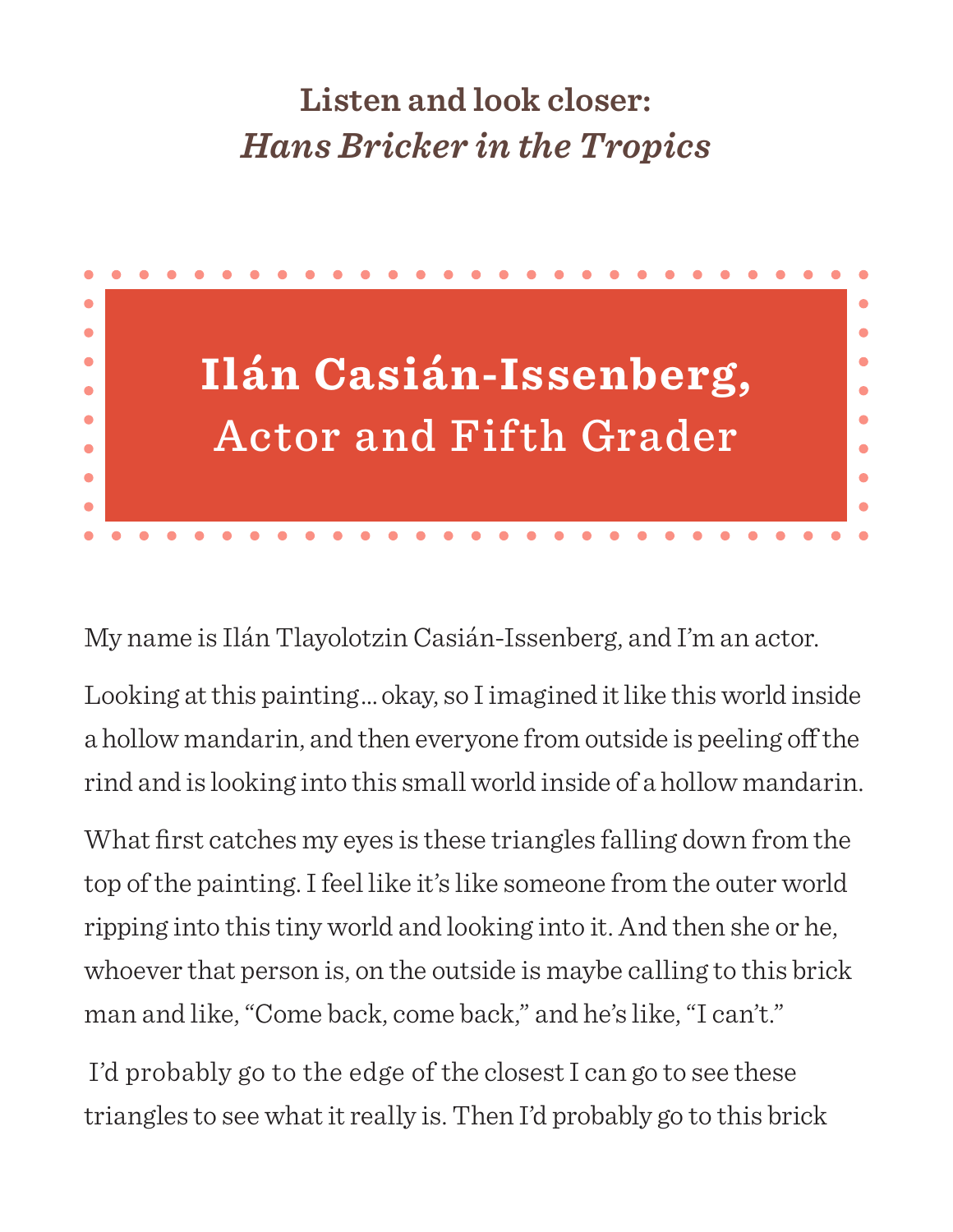## **Ilán Casián-Issenberg,** *continued*

man and see what he or her, or whatever it is, is really, yeah …  I'd like to talk to the brick man in English then try in Spanish, Pig Latin. I don't know, maybe every language. He can adapt to whatever the speaker can talk. I'd go up to him and talk to him like a normal person or her and just see



what happens. And I just look around to see what I find.

**If you were to talk to the brick man, which language would you use?**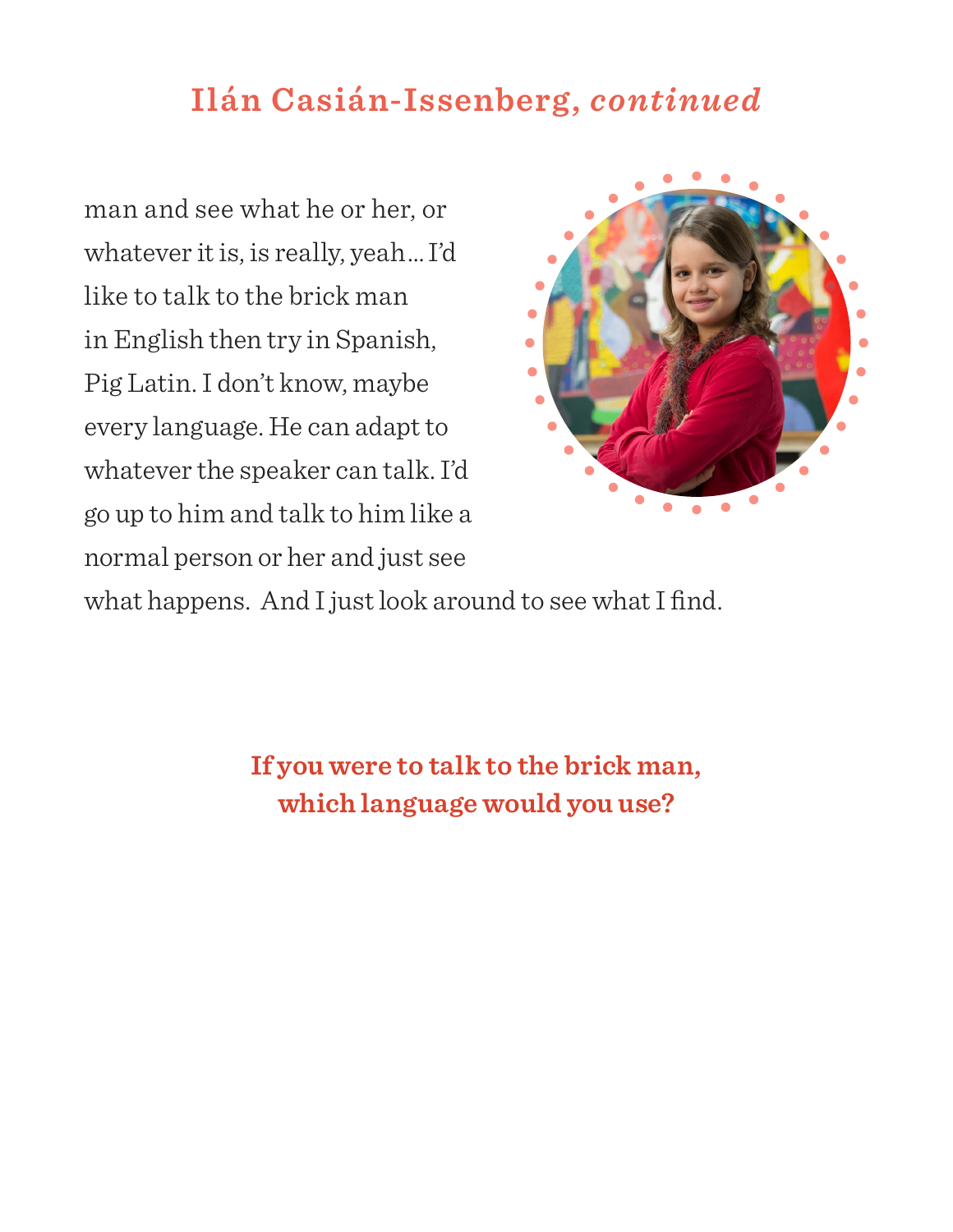# **Listen and look closer:** *Country Dog Gentlemen*



I'm Tora Rocha. I am a landscape maintenance supervisor. I used to be a zookeeper, and this painting brings back many, many memories



in many different parts of my life.

 When I first look at this painting, I notice the big brown dog with a big red tongue in the middle. He really calls out to me like, "I'm in charge here."

 I kind of like the little brown dog at the bottom with the big blue eyes, that's kind of peeking out,